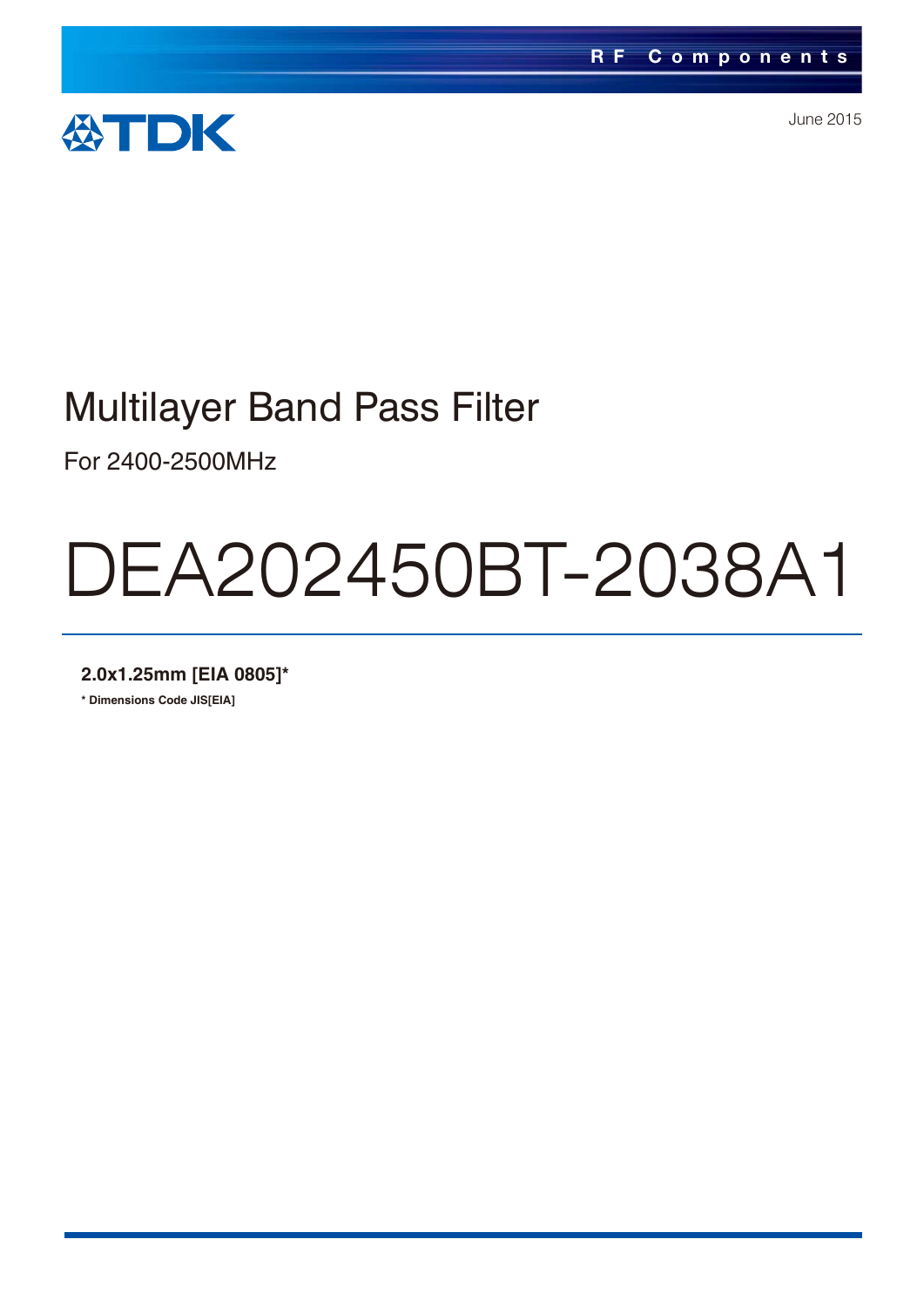#### **Multilayer Band Pass Filter For 2400-2500MHz**

**公TDK** 

## **DEA202450BT-2038A1**

#### **SHAPES AND DIMENSIONS**



#### **RECOMMENDED LAND PATTERN**



Dimensions in mm

RoHS Directive Compliant Product: See the following for more details related to RoHS Directive compliant products. http://product.tdk.com/en/environment/rohs/

<sup>•</sup> All specifications are subject to change without notice.

<sup>•</sup> Before using these products, be sure to request the delivery specifications.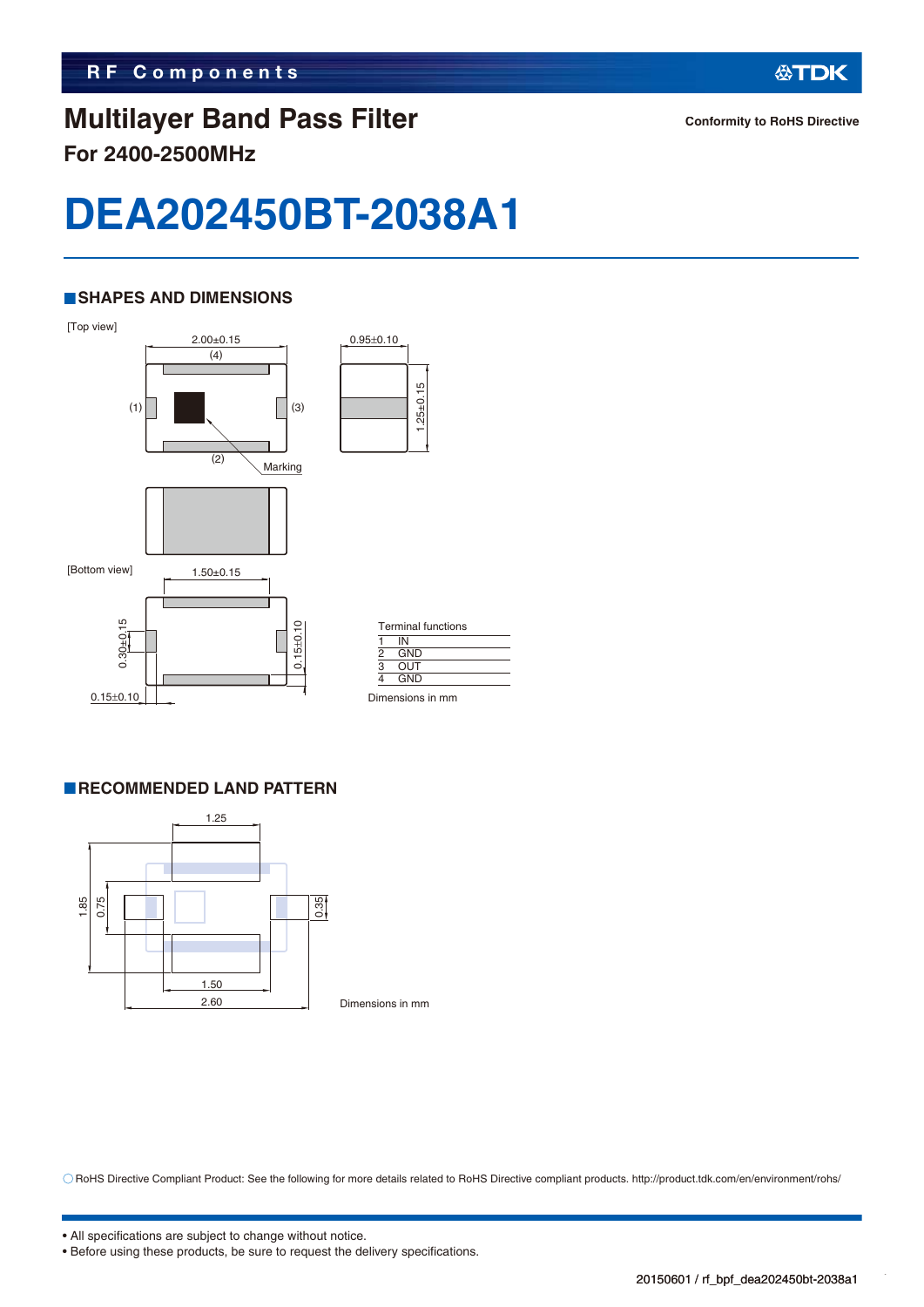## DEA202450BT-2038A1

#### **ELECTRICAL CHARACTERISTICS**

| <b>Item</b>                         | <b>Frequency Range</b><br>(MHz) | Min. | Typ.         | Max. |
|-------------------------------------|---------------------------------|------|--------------|------|
| Insertion Loss (dB)                 | 2400 to 2500                    |      | 2.49         | 2.6  |
| Return Loss (dB)                    | 2400 to 2500                    | 10   | 16.4         |      |
|                                     | 880 to 960                      | 40   | 48.8         |      |
|                                     | 1710 to 1990                    | 40   | 44.0         |      |
| Attenuation (dB)                    | 2110 to 2170                    | 20   | 24.2         |      |
|                                     | 4800 to 5000                    | 30   | 39.2         |      |
|                                     | 7200 to 7500                    | 30   | 32.9         |      |
| Characteristic Impedance $(\Omega)$ |                                 |      | 50 (Nominal) |      |

・Ta: +25±5°C

#### **TEMPERATURE RANGE**

| <b>Operating temperature</b> | Storage temperature |  |  |
|------------------------------|---------------------|--|--|
| (°C)                         | (°C)                |  |  |
| $-40$ to $+85$               | $-40$ to $+85$      |  |  |

<sup>•</sup> Before using these products, be sure to request the delivery specifications.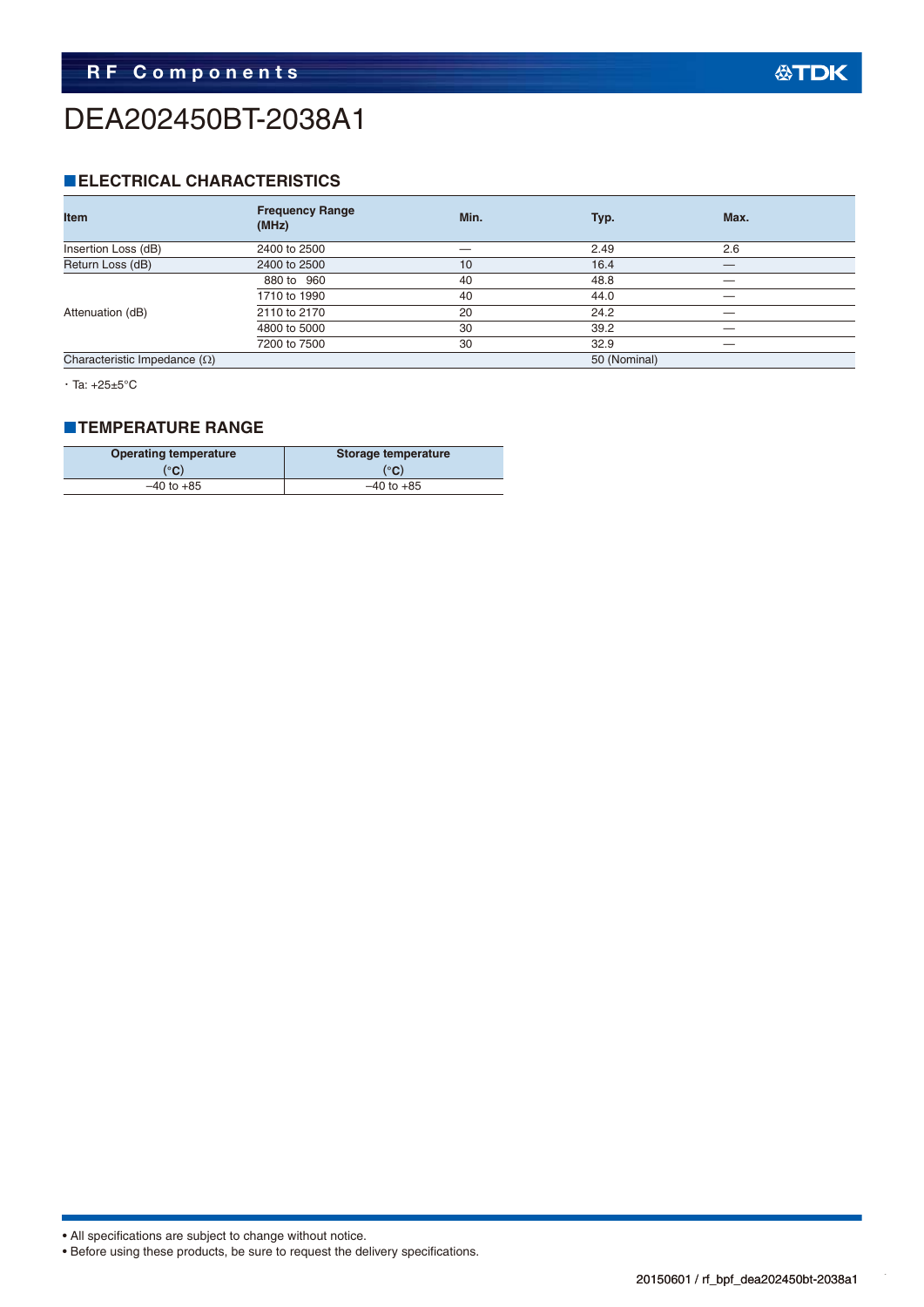## DEA202450BT-2038A1

#### **FREQUENCY CHARACTERISTICS**





**RETURN LOSS** 





```
• Before using these products, be sure to request the delivery specifications.
```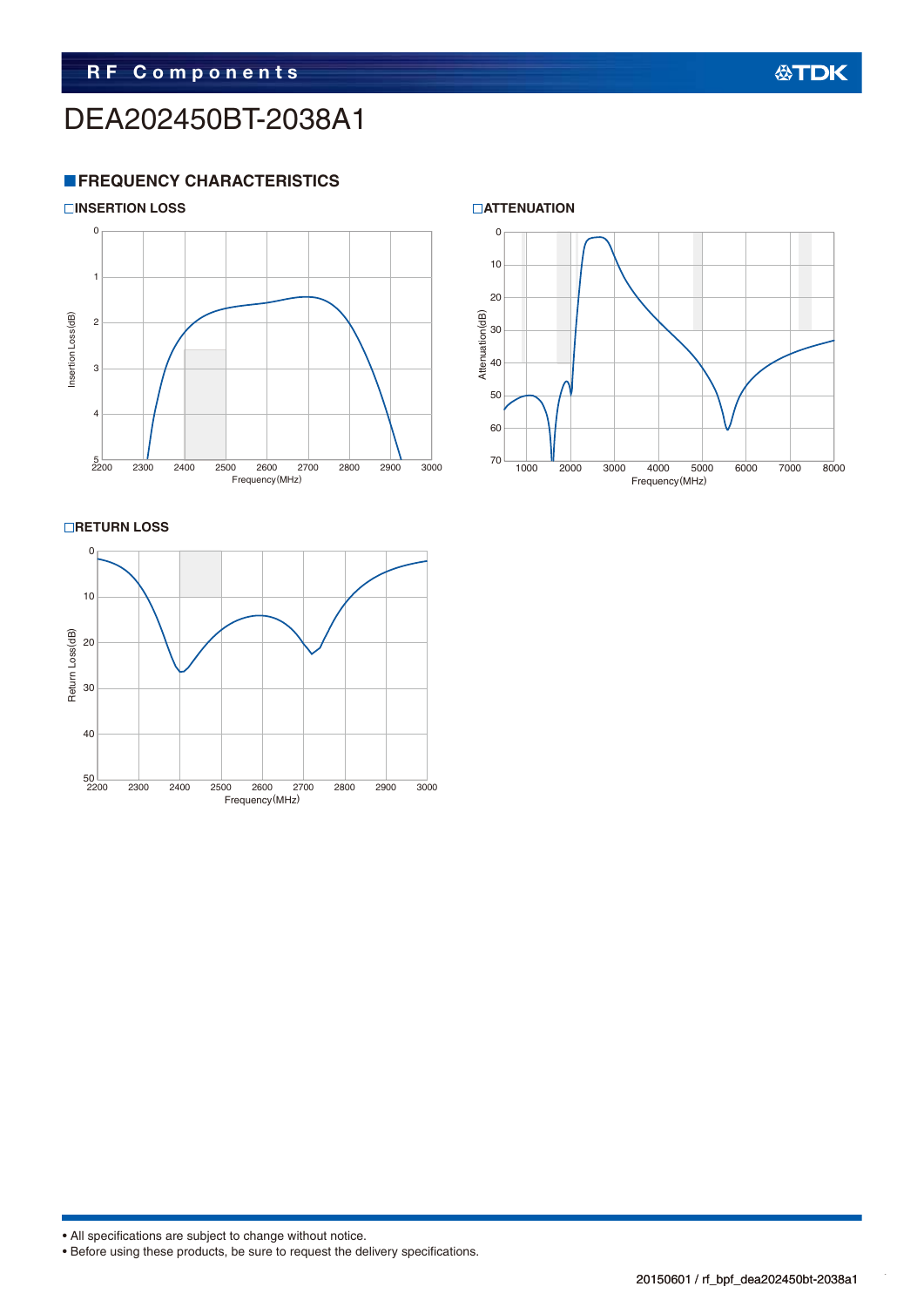## DEA202450BT-2038A1

#### **RECOMMENDED REFLOW PROFILE**



| <b>Soaking</b>  |       |             | <b>Working</b>  |               | <b>Soldering Peak</b> |             |                      |
|-----------------|-------|-------------|-----------------|---------------|-----------------------|-------------|----------------------|
| Temp.           |       | <b>Time</b> | Temp.           | <b>Time</b>   | Temp.                 | <b>Time</b> | Temp.                |
| T1              |       |             | ю               |               |                       |             |                      |
| $150^{\circ}$ C | 180°C | 60 to 120s  | $230^{\circ}$ C | more than 30s | 247 to 253°C          | within 10s  | $260^{\circ}$ C max. |

<sup>•</sup> Before using these products, be sure to request the delivery specifications.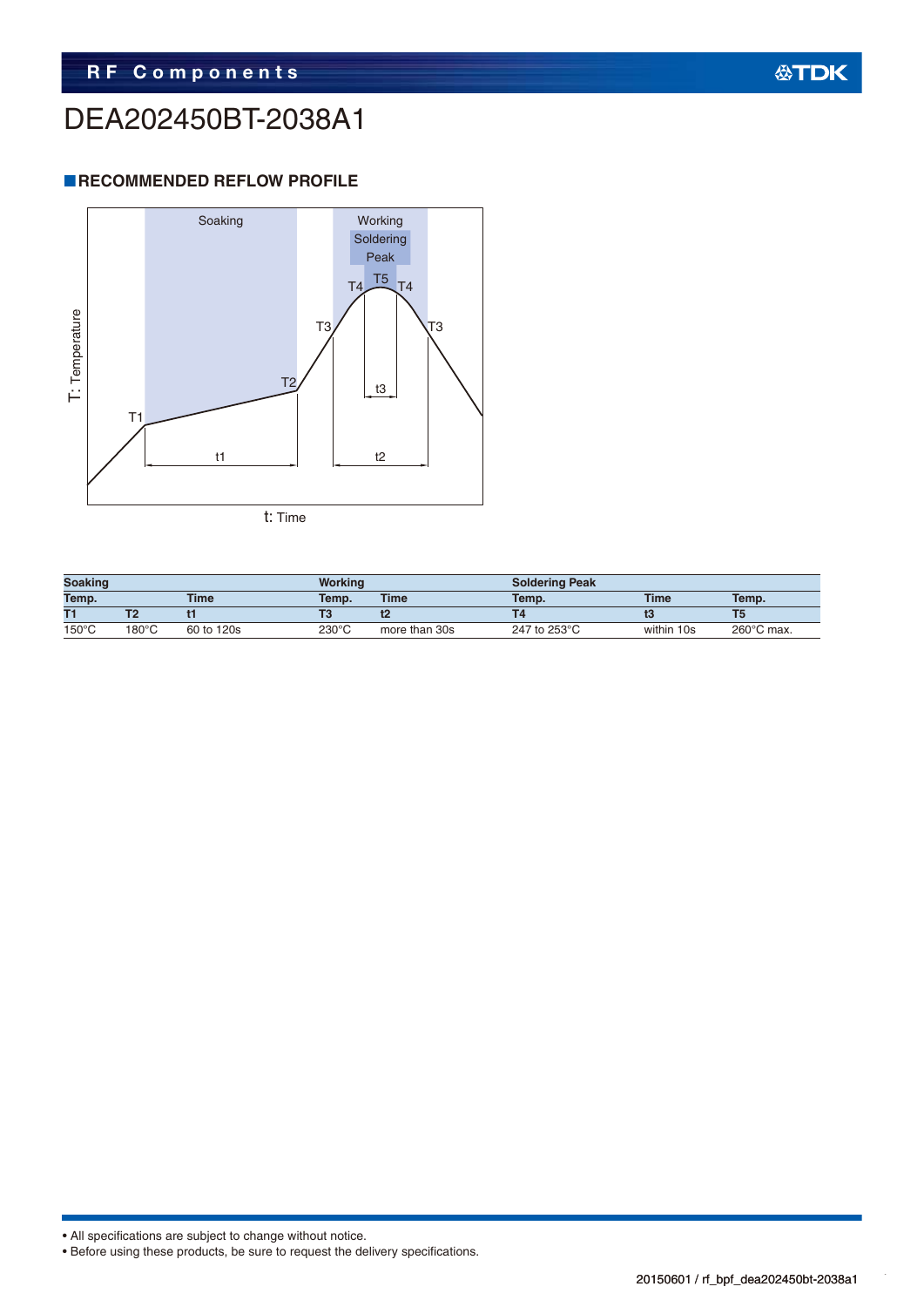### **REMINDERS FOR USING THESE PRODUCTS**

Before using these products, be sure to request the delivery specifications.

## **SAFETY REMINDERS**

Please pay sufficient attention to the warnings for safe designing when using these products.

#### **REMINDERS**

The products listed on this catalog are intended for use in general electronic equipment (AV equipment, telecommunications equipment, home appliances, amusement equipment, computer equipment, personal equipment, office equipment, measurement equipment, industrial robots) under a normal operation and use condition.

The products are not designed or warranted to meet the requirements of the applications listed below, whose performance and/or quality require a more stringent level of safety or reliability, or whose failure, malfunction or trouble could cause serious damage to society, person or property.

Please understand that we are not responsible for any damage or liability caused by use of the products in any of the applications below or for any other use exceeding the range or conditions set forth in this catalog.

- (1) Aerospace/Aviation equipment
- (2) Transportation equipment (cars, electric trains, ships, etc.)
- (3) Medical equipment
- (4) Power-generation control equipment
- (5) Atomic energy-related equipment
- (6) Seabed equipment
- (7) Transportation control equipment
- (8) Public information-processing equipment
- (9) Military equipment
- (10) Electric heating apparatus, burning equipment
- (11) Disaster prevention/crime prevention equipment
- (12) Safety equipment
- (13) Other applications that are not considered general-purpose applications

When using this product in general-purpose applications, you are kindly requested to take into consideration securing protection circuit/ equipment or providing backup circuits, etc., to ensure higher safety.

<sup>•</sup> Before using these products, be sure to request the delivery specifications.